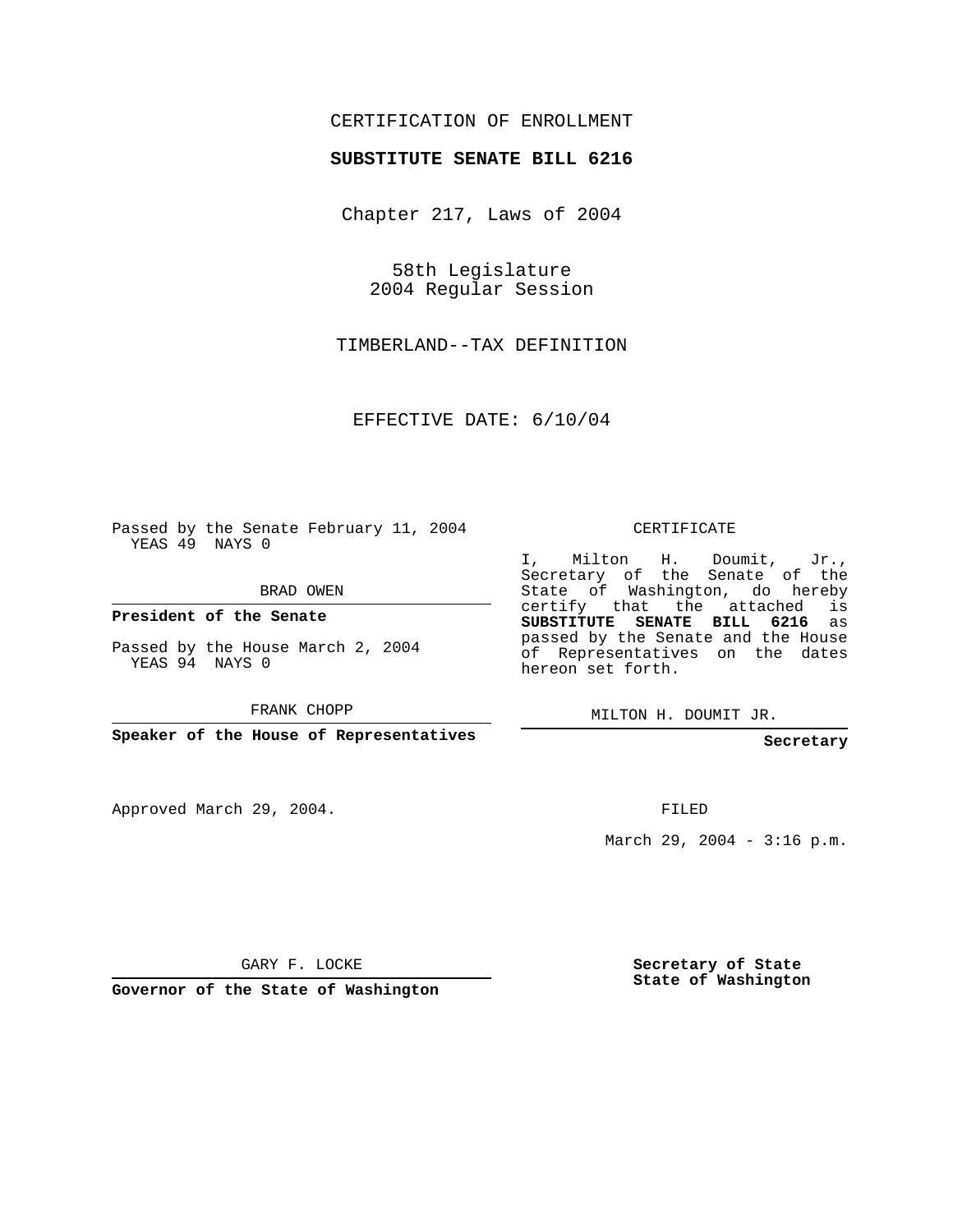## **SUBSTITUTE SENATE BILL 6216** \_\_\_\_\_\_\_\_\_\_\_\_\_\_\_\_\_\_\_\_\_\_\_\_\_\_\_\_\_\_\_\_\_\_\_\_\_\_\_\_\_\_\_\_\_

\_\_\_\_\_\_\_\_\_\_\_\_\_\_\_\_\_\_\_\_\_\_\_\_\_\_\_\_\_\_\_\_\_\_\_\_\_\_\_\_\_\_\_\_\_

Passed Legislature - 2004 Regular Session

## **State of Washington 58th Legislature 2004 Regular Session**

**By** Senate Committee on Natural Resources, Energy & Water (originally sponsored by Senators Rasmussen, Swecker, Doumit and Hargrove)

READ FIRST TIME 01/29/04.

 AN ACT Relating to defining timber land to include certain incidental uses; amending RCW 84.34.020; and creating a new section.

BE IT ENACTED BY THE LEGISLATURE OF THE STATE OF WASHINGTON:

 **Sec. 1.** RCW 84.34.020 and 2002 c 315 s 1 are each amended to read as follows:

 As used in this chapter, unless a different meaning is required by the context:

 (1) "Open space land" means (a) any land area so designated by an official comprehensive land use plan adopted by any city or county and zoned accordingly, or (b) any land area, the preservation of which in its present use would (i) conserve and enhance natural or scenic resources, or (ii) protect streams or water supply, or (iii) promote conservation of soils, wetlands, beaches or tidal marshes, or (iv) enhance the value to the public of abutting or neighboring parks, forests, wildlife preserves, nature reservations or sanctuaries or other open space, or (v) enhance recreation opportunities, or (vi) preserve historic sites, or (vii) preserve visual quality along highway, road, and street corridors or scenic vistas, or (viii) retain in its natural state tracts of land not less than one acre situated in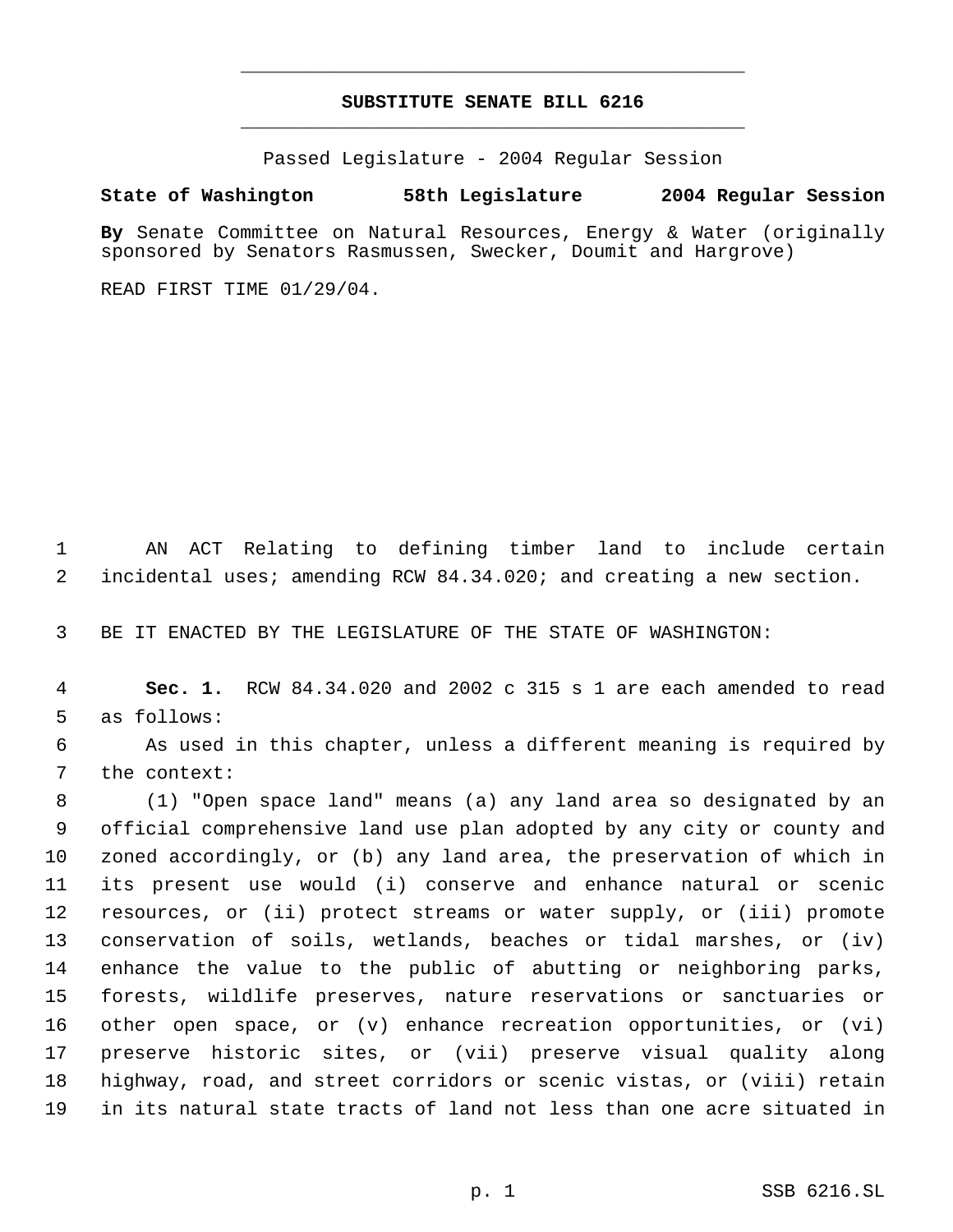an urban area and open to public use on such conditions as may be reasonably required by the legislative body granting the open space classification, or (c) any land meeting the definition of farm and agricultural conservation land under subsection (8) of this section. As a condition of granting open space classification, the legislative body may not require public access on land classified under (b)(iii) of this subsection for the purpose of promoting conservation of wetlands.

(2) "Farm and agricultural land" means:

 (a) Any parcel of land that is twenty or more acres or multiple parcels of land that are contiguous and total twenty or more acres:

 (i) Devoted primarily to the production of livestock or agricultural commodities for commercial purposes;

 (ii) Enrolled in the federal conservation reserve program or its 14 successor administered by the United States department of agriculture; or

 (iii) Other similar commercial activities as may be established by rule;

 (b) Any parcel of land that is five acres or more but less than twenty acres devoted primarily to agricultural uses, which has produced a gross income from agricultural uses equivalent to, as of January 1, 1993:

 (i) One hundred dollars or more per acre per year for three of the five calendar years preceding the date of application for classification under this chapter for all parcels of land that are classified under this subsection or all parcels of land for which an application for classification under this subsection is made with the granting authority prior to January 1, 1993; and

 (ii) On or after January 1, 1993, two hundred dollars or more per acre per year for three of the five calendar years preceding the date of application for classification under this chapter;

 (c) Any parcel of land of less than five acres devoted primarily to agricultural uses which has produced a gross income as of January 1, 1993, of:

 (i) One thousand dollars or more per year for three of the five calendar years preceding the date of application for classification under this chapter for all parcels of land that are classified under this subsection or all parcels of land for which an application for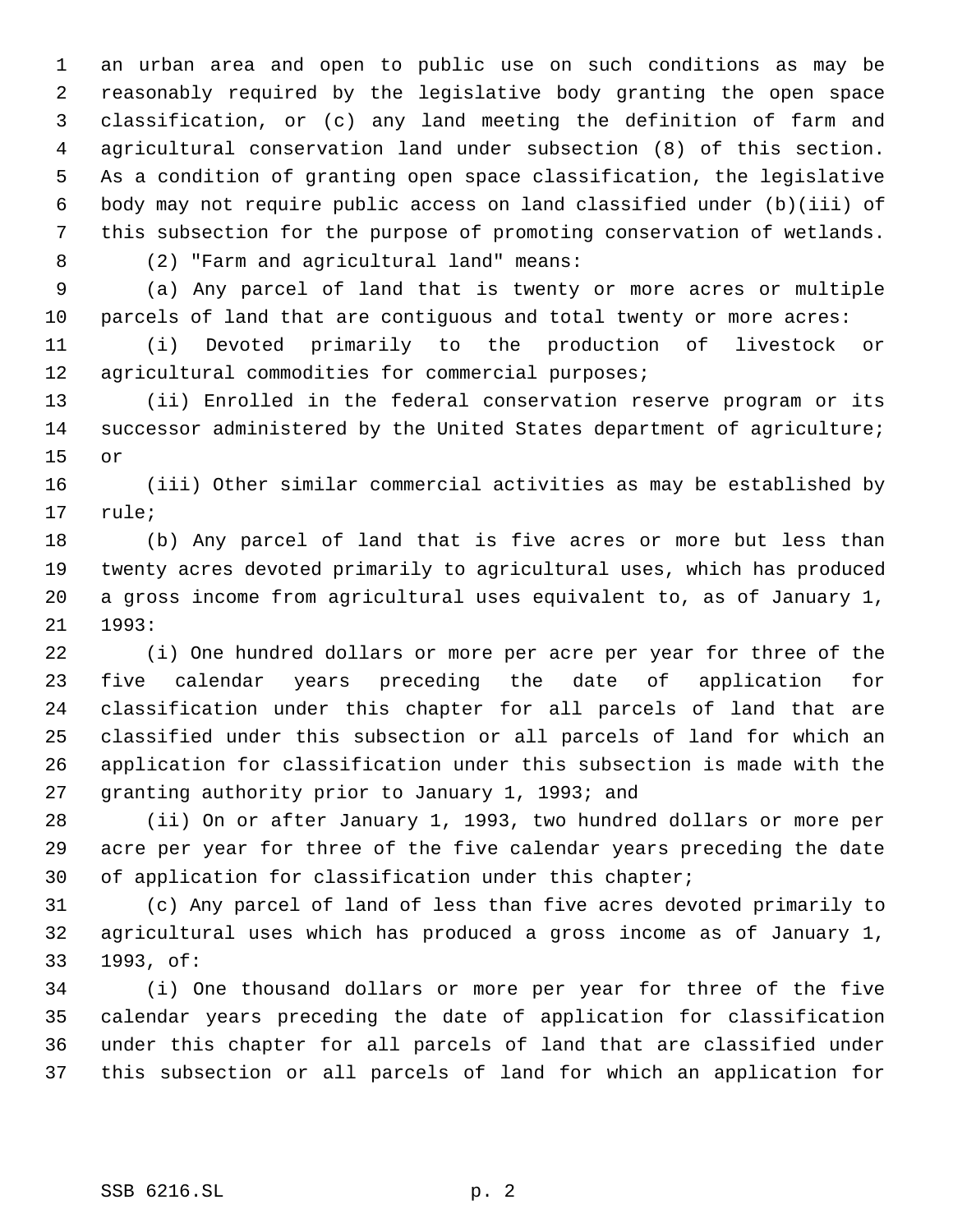classification under this subsection is made with the granting authority prior to January 1, 1993; and

 (ii) On or after January 1, 1993, fifteen hundred dollars or more per year for three of the five calendar years preceding the date of application for classification under this chapter.

 Parcels of land described in (b)(i) and (c)(i) of this subsection shall, upon any transfer of the property excluding a transfer to a surviving spouse, be subject to the limits of (b)(ii) and (c)(ii) of this subsection;

 (d) Any lands including incidental uses as are compatible with agricultural purposes, including wetlands preservation, provided such incidental use does not exceed twenty percent of the classified land and the land on which appurtenances necessary to the production, preparation, or sale of the agricultural products exist in conjunction with the lands producing such products. Agricultural lands shall also include any parcel of land of one to five acres, which is not contiguous, but which otherwise constitutes an integral part of farming operations being conducted on land qualifying under this section as "farm and agricultural lands"; or

 (e) The land on which housing for employees and the principal place of residence of the farm operator or owner of land classified pursuant to (a) of this subsection is sited if: The housing or residence is on or contiguous to the classified parcel; and the use of the housing or the residence is integral to the use of the classified land for agricultural purposes.

 (3) "Timber land" means any parcel of land that is five or more acres or multiple parcels of land that are contiguous and total five or more acres which is or are devoted primarily to the growth and harvest of timber for commercial purposes. Timber land means the land only and does not include a residential homesite. The term includes land used 31 for incidental uses that are compatible with the growing and harvesting 32 of timber but no more than ten percent of the land may be used for such incidental uses. It also includes the land on which appurtenances necessary for the production, preparation, or sale of the timber 35 products exist in conjunction with land producing these products.

 (4) "Current" or "currently" means as of the date on which property is to be listed and valued by the assessor.